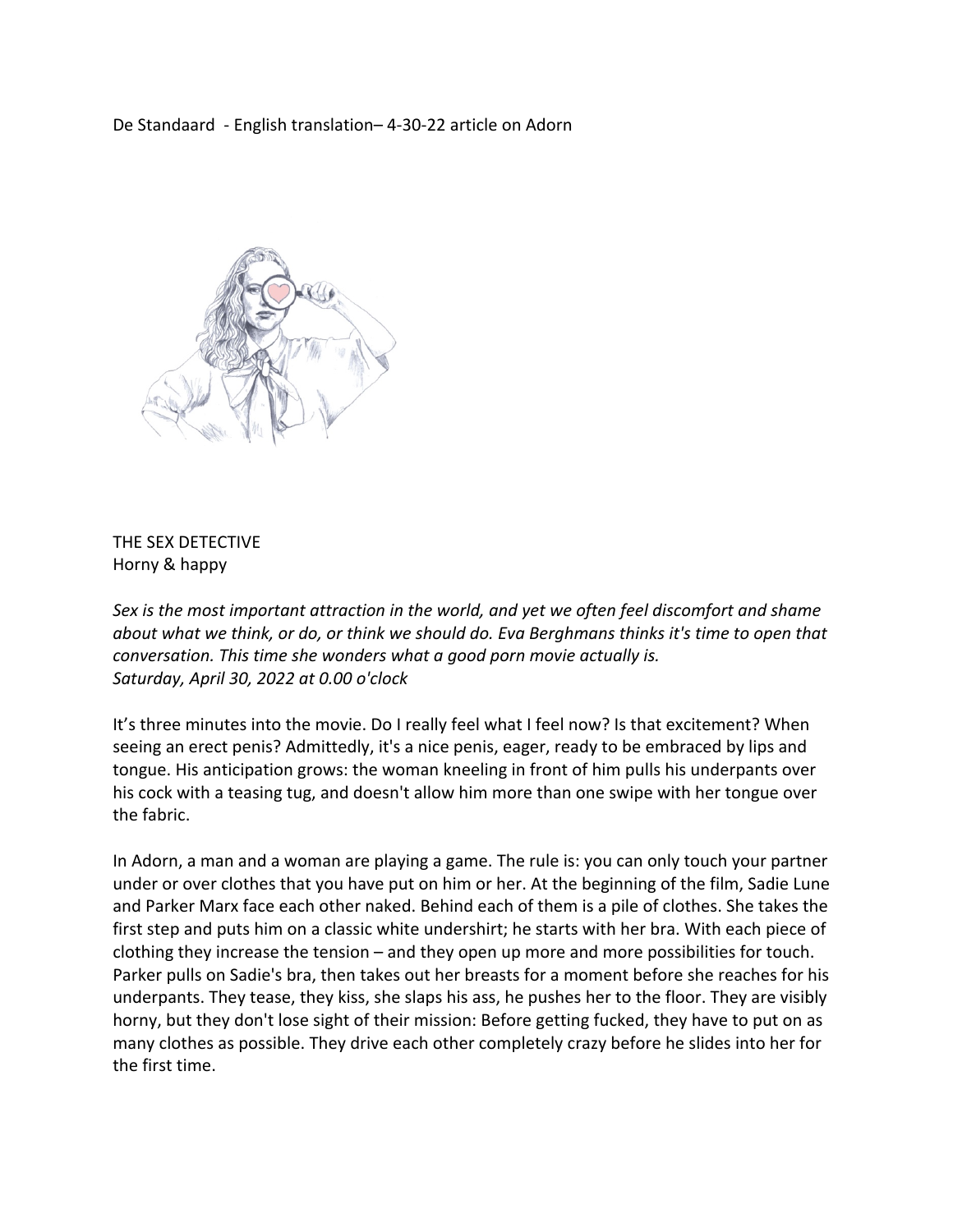There is no doubt that there will be fucking. Adorn is a porn movie. The sex in Adorn is as explicit as in the images you find on Youporn or Pornhub, and her orgasm when he pleasures her with several fingers in her pussy is enviable. She's out of her mind, flushed and sweaty, and afterwards beams with gratitude. Her pleasure transitions into stroking his cock, with her standing behind him. Which in turn drives him so mad that he takes off his half-torn undershirt and wraps it around her back to pull and hold her close.

It's a beautiful game that takes place between the two. Balanced, while surrendering to each other, and revealing visible pleasure. For Jennifer Lyon Bell, the maker of the film, one of the crucial ingredients of a successful porn film is the chemistry between the performers. She wants them to meet before they go on set. She wants something to happen between her performers, something beyond mechanical fucking. As she explains it, they shouldn't be fucking because they have nothing else to do. And she shows what happens: Not only how they fuck, but also how this makes them feel. Their pleasure in one other reveals itself not only in orgasms, erections, and fluids, but also in the pleasure on their faces.

## *Make the world better, make good porn*

I watch with growing excitement – and amazement. It's not that I've never tried to watch porn. I thought it was necessary – for my own development, because you could get good ideas from it and discover your own fantasies – and for the development of my kids. The young people I once interviewed told me that via porn you learn how sex works. (Or, rather, they thought you'd learn from porn how sex works, because the translation was a bit disappointing for some of those young people in practice.) It seemed to me that as a mother I should at least know what my kids could find on the net.

Only, despite all my well-intentioned motivation: Porn and I usually just don't get along. I never really understood why this was true, and I even found it a bit embarrassing – what the heck, a sex detective who doesn't watch porn, how narrow-minded can you be? For a long time I thought it had something to do with aesthetics, or with the rather basic male-female relationships that you often encounter in porn. But even watching lesbian porn, I turned out to be annoyed, or – worse – bored.

Blue Artichoke Films, Jennifer Lyon Bell's production house, makes what she calls "emotionally recognizable" porn. Emotion: That must be what I'm missing in most of the little porn I've seen so far. In Adorn, sex is something that happens between two people, something that is born of a desire they induce in each other. Her performers watch each other, react to each other. They don't simply perform sexual acts, they explore the "psychology of their characters' sexual boundaries," with great care for each other. And OMG, that's horny. I could swear I could feel both Sadie's and Parker's excitement. That even his erection felt like mine.

At its best, porn, like sex, creates a bond between people, says Bell, who studied psychology at Harvard before delving into film theory in Amsterdam with the aim of making porn. Engaging in other people's desires, across gender and sexual preferences, is an act of empathy. And while